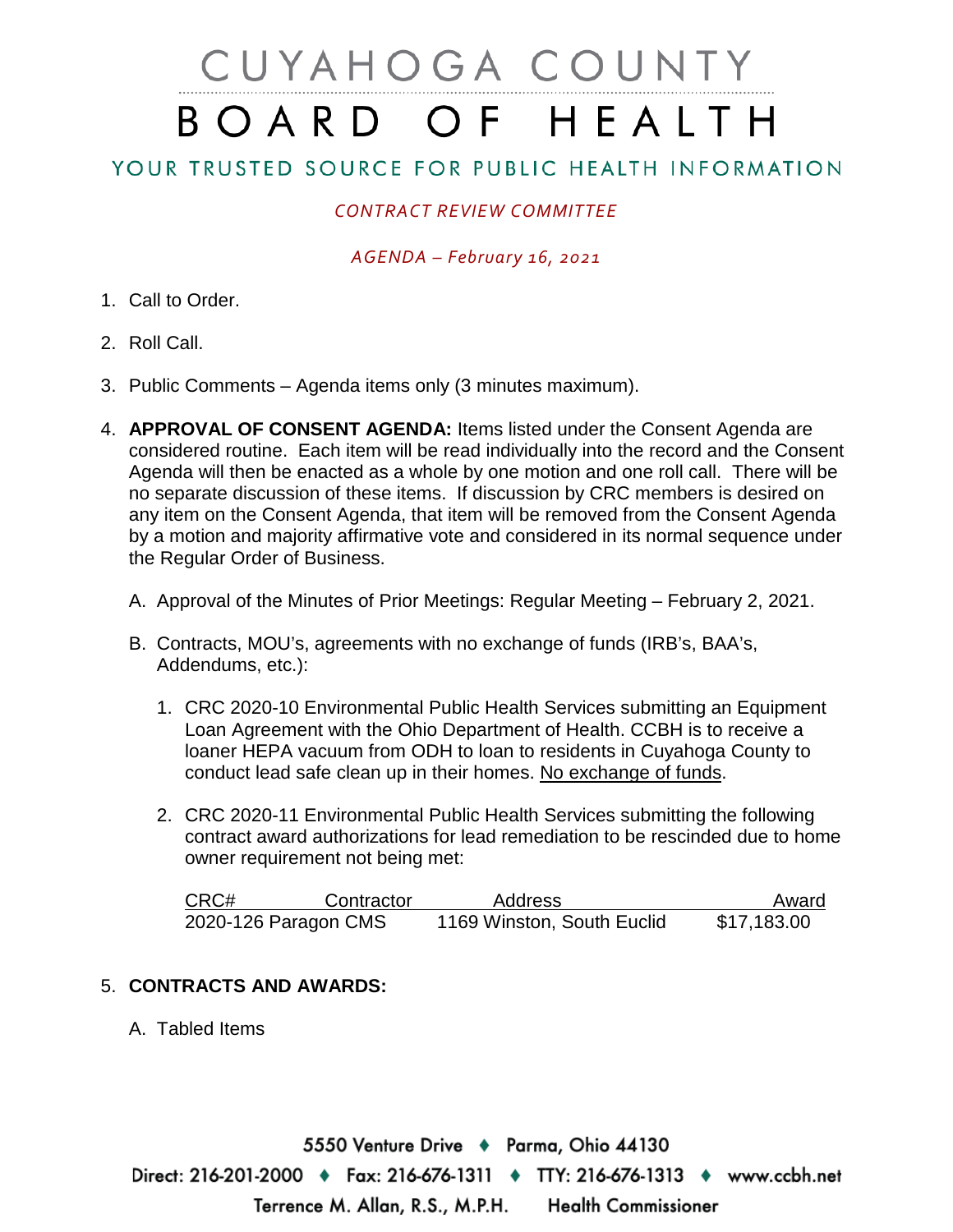1. CRC 2021-8 Environmental Public Health Services submitting a contract with Philip Bartosh to serve as the Cuyahoga County Apiary inspector from March 1, 2021 through February 28, 2023. Amount to be paid to Philip Bartosh is not to exceed \$7,000.00.

Purpose: To conduct Apiary inspections in Cuyahoga County for the 2021-2023 seasons.

Funding Source: 100% funded through CCBH General Revenue.

- B. New Items For Review
	- 1. Bid/Quote Openings ≥ \$25,000.00

*Lead Program*:

- a. CRC 2021-11 1521 – 1523 Mars Ave. Lakewood, Ohio 44107
- a. CRC 2021-12 1451 - 1453 E 134th St., Down & Up East Cleveland, Ohio 44112
- 2. Bid/Quote Openings < \$25,000.00

*Lead Program*:

- a. CRC 2021-13 3603 Menlo Rd. Shaker Heights, Ohio 44120
- 3. Expenditures: Contracts < \$25,000.00
	- a. CRC 2021-14 Prevention and Wellness Services submitting a contract with Cleveland Rape Crisis Center under the Prevent Premature Fatherhood (PPF) grant from January 1, 2021 through March 31, 2021. Amount to be paid to Cleveland Rape Crisis Center is not to exceed \$2,100.00.

Purpose: To facilitate youth discussions under the PPF grant.

Funding Source: 100% reimbursable through the FY2020 PPF grant.

b. CRC 2021-15 Administration submitting a contract with WOVU Burten, Bell, Carr Community Radio under the ODH COVID grant from December 15, 2020 through March 15, 2021. Amount to be paid to WOVU Burten, Bell, Carr Community Radio is not to exceed \$9,595.00.

5550 Venture Drive → Parma, Ohio 44130 Direct: 216-201-2000 ♦ Fax: 216-676-1311 ♦ TTY: 216-676-1313 ♦ www.ccbh.net **Health Commissioner** Terrence M. Allan, R.S., M.P.H.